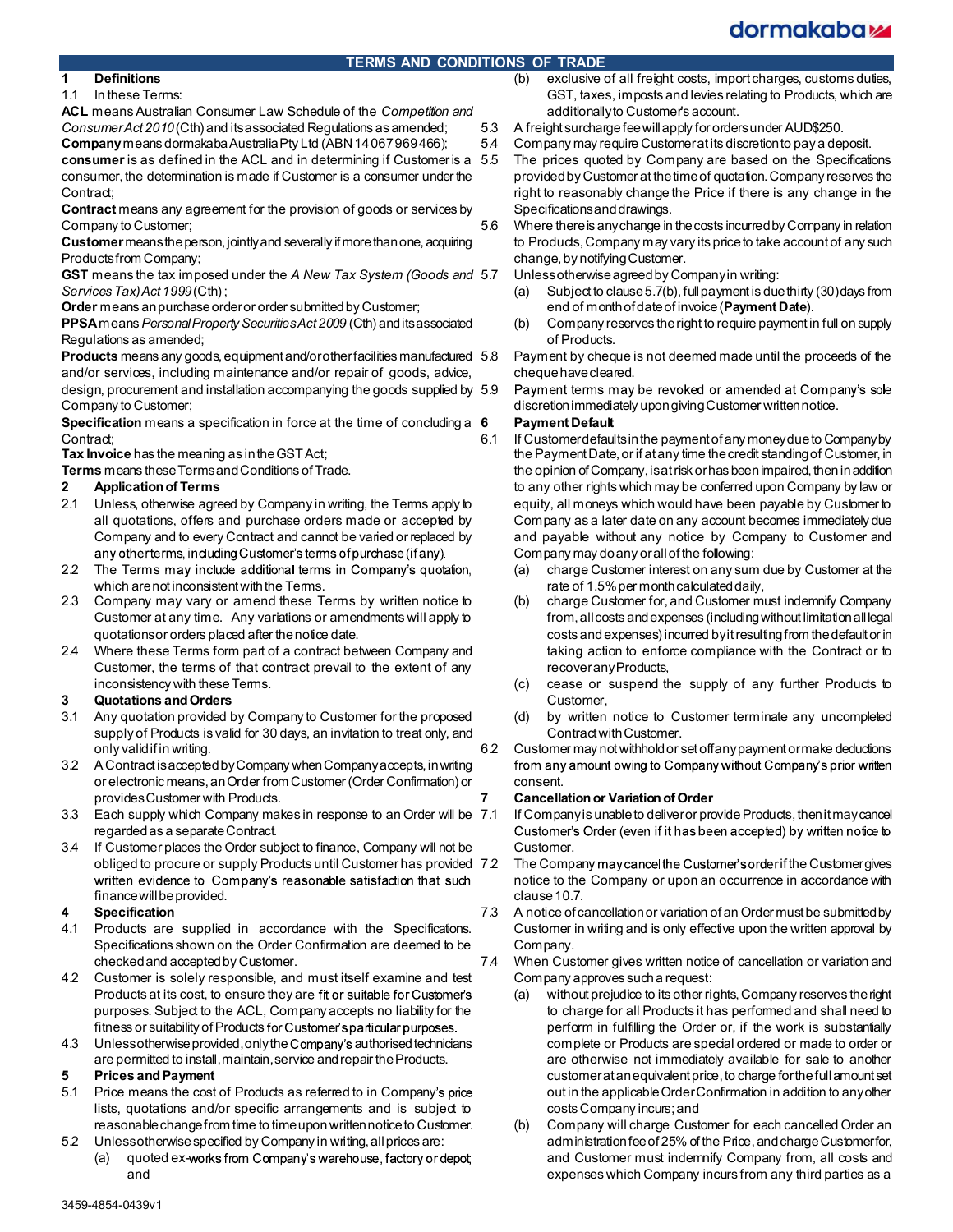result of the cancellation.

- 7.5 For the avoidance of doubt, if a Product is special ordered or made to order or configured or customised in any way the order cannot be cancelled.
- 7.6 These Terms are subject to the Company's revocation or cancellation (f) at any time, without liability, provided that the Company completes current order in process at the time of cancellation.

#### 8 Deliveries

- 8.1 Subject to clause 8.5, Company will arrange for the delivery of Products to Customer.
- 8.2 Company's obligation to deliver is discharged on arrival or provision of Products at Customer's nominated delivery destination or nominated 9.9 agent or carrier.
- 8.3 Any period or date for delivery of Products is an estimate only and is endeavours to meet any estimated dates but, subject to the ACL, will not be liable for any loss or damage suffered by Customer or any third party for failure to meet the estimated date.
- 8.4 Company may make part delivery or provision of Products and may 10.1 Risk in the Product and all insurance responsibility will pass to invoice Customer for Products provided.
- 8.5 If agreed that Customer will collect Products:
	- (a) Customer must collect Products within 7 days of being advised they are ready;
	- (b) if Customer does not collect Products within this time, Customer 10.3 is deemed to have taken delivery and is liable for storage charges payable monthly on demand.
- 8.6 If Customer is unable or unwilling to accept physical delivery of (b) Products, Company will be entitled to arrange for storage of Products at Customer's risk and reasonable cost, including all reasonable transportation, storage and other associated costs, payable monthly on demand.
- 8.7 Any obligation of Company to supply Products is subject to its ability to  $\qquad \qquad$  (d) secure labour, materials and other services for the manufacture of the goods. In case of failure to supply, or partial supply, Customer is entitled to a refund of any prepayments made by Customer, but only to the extent that such prepayments relate to the parts of Products which (e) Company fails to supply.
- 8.8 Products are subject to supplier availability and special delivery charges.
- 8.9 Deliveries required to be despatched other than by Company's normal carriermay incur additional freight charges at Customer's cost.

# 9 Shortages and Returns

- 9.1 Customer has responsibility to inspect or test the Products within 7 days of delivery or provision of the Products.
- 9.2 If the quantity of Products delivered does not correspond with the quantity stated in an Order Confirmation, Customer shall only be liable to pay for the quantity delivered in the case of short-delivery and In the any surplus Products), provided that in no event shall such short or over-delivery entitle Customer to damages or give Customer a right to rescind the Contract.
- 9.3 Any surplus Products delivered shall remain the property of Company and Customer shall take all necessary precautions for the safe custody and protection of such surplus Products until the time of their removal by Company.
- 9.4 Subject to clauses 9.6 and 9.9, Company will not be liable for any 10.7 Customer shall give immediate notice to Company if: shortages, damage or non-compliance with the Specifications or this (a) Contract unless Customer notifies Company with full details and description within 7 days of delivery of the Products, otherwise Customer is deemed to have accepted the Products.
- 9.5 Customer must allow Company access to the Products to allow Company to inspect the alleged defect.
- 9.6 When any shortages, claim for damaged Products or non-compliance with the Specifications or this Contract is accepted by Company, (c) Company may, at its option, repair, replace or refund the price of the Products.
- 9.7 Subject to clause 9.9, Company will not under any circumstances (e) accept Products for return that:
	- have been specifically produced, fabricated, specially finished, imported or acquired to fulfil the Contract;
- (b) are discontinued Products or no longer stocked by Company;
- have been altered or modified in any way;
- are not in their original condition;
- (e) have been misused; or
- has been invoiced for six months or older unless still under warranty
- In no circumstances shall any Products be returned to Company without the Company's prior written consent with a goods return authority. Subject to the ACL, all Products for return must first be authorised by dormakaba, be in saleable condition and will be subject to a minimum restocking fee of 20% of the purchase price.
	- If Customer is a consumer, nothing in this clause 9 limits any remedy available for a failure of the guarantees in sections 56 and 57 of the ACL.
- not a contractual commitment. Company will use its reasonable 9.10 If the Customeron-sells the Products prior to the $\,$ expiration $\,$ of the $\,$ ime period set out in clause 9.1, the Customer is deemed to have accepted the Products.

# 10 Passing of Risk and Title

- Customer immediately on the Products being delivered to Customer.
- 10.2 Title to and ownership of Products shall remain with Company until the price for Products as well as any other amounts Customer may owe Company under this Contract have been paid in full.
	- Until receipt of payment in full, Customer shall:
		- store Products in a manner which makes them readily identifiable as the property of Company;
		- hold Products as bailee of Company;
		- hold the proceeds of any sale of Products on trust for Company in a separate account with a bank to whom Customer has not given security, however failure to do so does not affect Customer's obligation to deal with the proceeds as trustee;
		- keep, and provide Company at any time on reasonable request, proper and complete stock records covering the receipt, identification, storage, location, sale and movement of Products; and
		- keep Products insured against theft, damage and destruction.
- 10.4 Notwithstanding clause 10.3, Customer is entitled until notified by Company or until the happening of any of the events set out in clause 10.7 to sell Products in the normal course of its business, in which case the proceeds of resale mustbe held in trust for Company in a separate account.
- 10.5 Company is entitled at any time while any debt remains outstanding by Customer to notify Customer of its intention to take possession of Products and for this purpose Customer irrevocably authorises and licenses Company and its servants and agents to enter upon the land and buildings of Customer with all necessary equipment to take possession of Products.
- case of over-delivery( the Customer must permit Company to collect 10.6 On receipt of notice from Company or on the happening of any of the events set out in clause 10.7, the following applies:
	- Customer's authority to sell or otherwise deal with Products as set out in clause 10.4 is withdrawn;
	- Company may withhold delivering further Products and all invoices issued by Company to Customer become due and payable immediately; and
	- (c) Customer must immediately deliver all Products to Company.
	- - Customer becomes bankrupt or insolvent or if there is a risk of bankruptcy or insolvency ;
		- any step is taken (including without limitation, any application made, proceedings commenced, or resolution passed or proposed in a notice of meeting) for the winding up or dissolution of Customer, or for the appointment of a bankruptcy trustee, administrator, receiver, liquidator or similar functionary;
		- Customer resolves to enter into or enters into a scheme of arrangement with or for the benefit of its creditors;
		- (d) Customer becomes unable to pay its debts when they fall due;
	- an event analogous to any of those set out in clause 10.7 occurs.
	- 11 Queensland Building and Constructions Industry Payment Act 2004, New South Wales - Building and Construction Industry Security of payments Act 1999, Victorian - Building and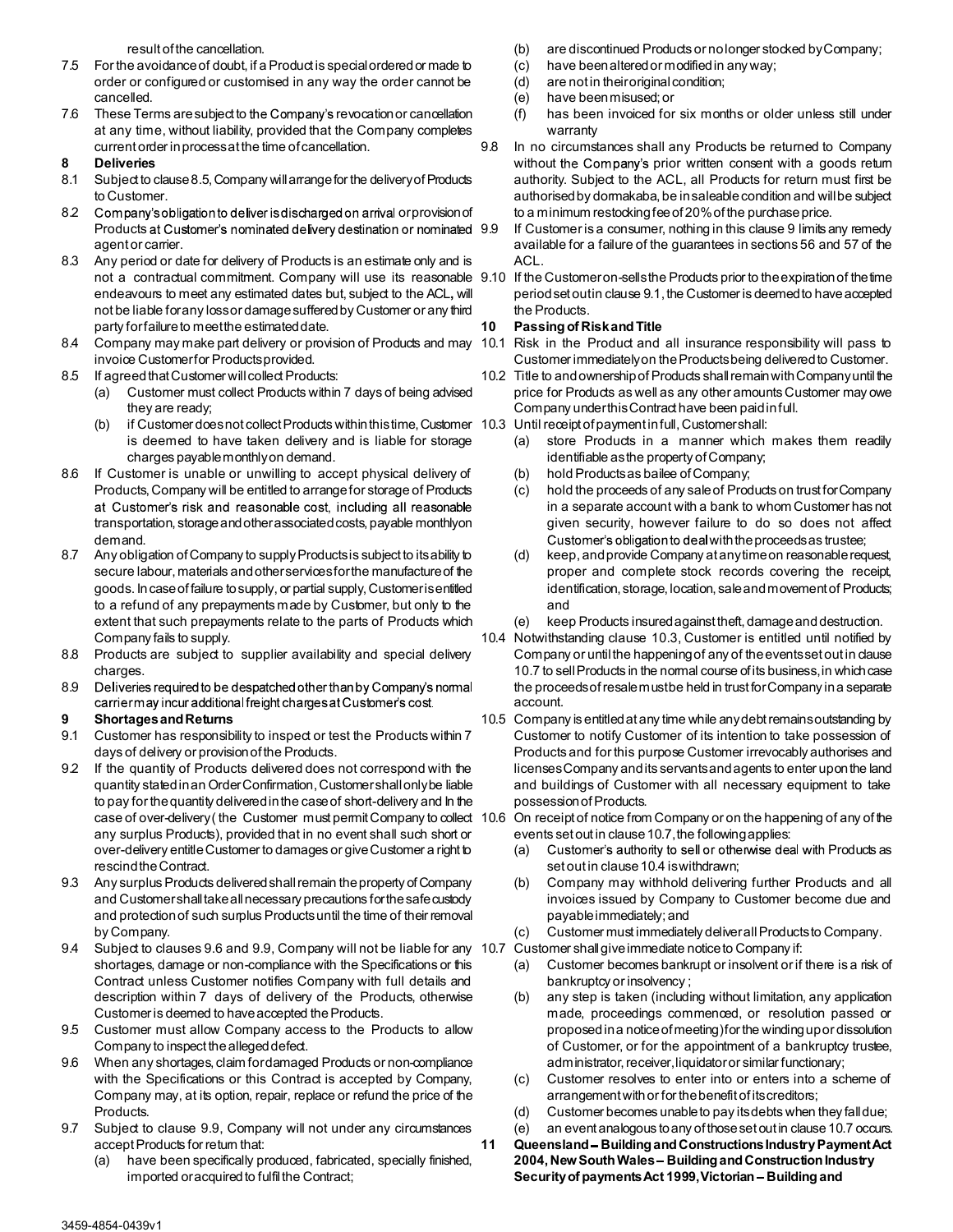Construction Industry Security of Payments Act 2002, Western Australia – Construction Contracts Act 2004, South Australian Construction Industry Security of Payment Act 2009 and Australian Capital Territory Building and Construction Industry (Security of Payment) Act 2009.

- 11.1 At the Company's sole discretion, if there are any disputes or claims for unpaid Goods and/or Services then the provisions of the relevant Building and Construction Industry Security of Payment Act listed in the heading (if applicable) may apply.
- 11.2 Nothing in this agreement is intended to have the effect of contracting out of any applicable provisions of any of relevant Building and Construction Industry Security of Payment Act listed in the heading.

### 12 Personal Property Securities

- 12.1 Notwithstanding anything to the contrary contained in the Terms, the PPSA applies to the Terms.
- 12.2 Unless otherwise defined in these Terms, the terms and expressions used in this clause 12 have the meanings given to them in, or by virtue 13.6 of, the PPSA.
- 12.3 Customer grants, and Company may register on the Personal Property Securities Register (PPSR), a security interest in all Products provided under the Contract, including but not limited to intellectual property and all other present or after-acquired property.
- 12.4 Customer must do whatever is necessary in order to give a valid security interest over Products which is able to be registered by Company of the PPSR.
- 12.5 Where permitted by the PPSA, Customer waives any rights to receive the notifications, verifications, disclosures or other documentation specified under sections 95, 118, 121(4), 130, 132(3)(d), 132(4), 135 137 and 157of the PPSA.
- 12.6 Customer waives any rights it may have pursuant to, and the parties Company's recommended safety measures have not been complied contract out of, sections 96, 125, 129, 142 and 143 of the PPSA will apply to this contract.
- 12.7 To the extent permitted by the PPSA, Customer agrees that the provisions of Chapter 4 of the PPSA which are for the benefit of Customer or which place obligations on Company will apply only to the 14 extent that they are mandatory or Company agrees to their application 14.1 In the event that: in writing, and where Company has rights in addition to those in (a) Chapter 4 of the PPSA, those rights will continue to apply.
- 12.8 Company may allocate amounts received from Customer in any manner Company determines, including in any manner required to preserve any Purchase Money Security Interest (PMSI) it has. (d)
- 12.9 This Contract is a security agreement and Company has a PMSI in all present and future Products supplied by Company to Customer and the proceeds and the security interest is a continuing interest irrespective of whether there are monies or obligations owing by Customer at any particular time
- 12.10 Customer agrees to execute any documents, provide all relevant 15.1 Where the Company has not received or been tendered the whole of information and co-operate fully with Company to ensure that Company has a perfected security interest in the personal property charged.
- 12.11 Customer agrees to notify Company of any change in Customers' structure, including sale or disposition of any part of Customer's business, any change in directorships, shareholders or change in partnership or trusteeship 7 days prior to any such change taking effect.

# 13 Liability

- 13.1 Except as the Terms specifically state or as contained in any express (e) warranty provided in relation to Products, the Contract does not include by implication any other term, condition, warranty in respect of the quality, merchantability, acceptability, fitness for purpose, condition, 16 description, assembly, manufacture, design or performance of 16.1 It is the responsibility of Customer at its own costs to: Products or any contractual remedy for their failure.
- 13.2 If Customer is a consumer nothing in these Terms excludes, restricts of a statutory guarantee under the ACL.
- 13.3 If Customer on-supplies Products to a consumer and:
	- domestic or household use or consumption, then the amount specified in section 276A(1) of the ACL is the absolute limit of Company's liability to Customer; and
	- (b) Products are of a kind ordinarily acquired for personal, domestic

or household use or consumption, payment of any amount required under section 274 of the ACL is the absolute limit of Company's liability to Customer;

however arising under or in connection with the sale, installation, use, storage or any other dealings with Products by Customer or any third party.

- 13.4 If clauses 13.2 and 13.3 do not apply, then, other than stated in the Contract or any written warranty statement, Company is not liable to Customer in any way arising under or in connection with the sale, installation, use of, storage or any other dealing with Products by Customer or any third party.
- 13.5 Company is not liable for any indirect or consequential losses or expenses suffered by Customer or any third party, howsoever caused, including but not limited to loss or turnover, profits, business or goodwill or any liability to any other party, except to the extent of any liability imposed by the ACL.
- For the avoidance of doubt, in circumstances in which the Products supplied are unfinished goods in which the Customer or an agent of the Customer performs further manufacturing, processing or finishing processes, or installation, the Company shall not be liable to the Customer for any fault or defect caused, or contributed to, by any such manufacturing processes, value adding processes, processing installation or finishing and the Customer further indemnifies and holds the Company harmless for all claims, losses, damages, actions, suits and demands (including any consequential and economic loss) from any third parties arising out of or in relation to such goods to the extent that such losses arise from any further manufacturing processes, value adding processes, processing or finishing.
- Customer indemnifies Company against all claims arising out of the installation of Products not performed by Company and where with.
- 13.8 Nothing in the Terms is to be interpreted as excluding, restricting or modifying the application of any non-excludable State or Federal legislation.

#### Unpaid Company's Rights To Dispose Of Products

- - the Company retains possession or control of the Products; and
	- payment of the Price is due to the Company; and
	- the Company has made demand in writing of the Customer for payment of the Price in terms of this contract and
	- the Company has not received the Price of the Products, then, whether the property in the Products has passed to the Customer or has remained with the Company,

 the Company may dispose of the Products and may claim from the Customer the loss to the Company on such disposal.

#### 15 Lien

- the Price, or the payment has been dishonoured, the Company shall have:
	- (a) a lien on the Products;
	- the right to retain them for the Price while the Company is in possession of them;
	- a right of stopping the Products in transit whether or not delivery has been made or ownership has passed; and
	- (d) a right of resale,
	- the foregoing right of disposal, provided that the lien of the Manufacturer shall continue despite the commencement of proceedings or judgment for the price having been obtained.

#### **Local Standards**

- - observe any applicable laws in Australia in regard to the use and storage of Products;
- ilure (b) apply for and obtain all necessary certifications, licences, permits or other authorisations required by the local law in relation to the use of Products.
- (a) Products are not of a kind ordinarily acquired for personal, 16.2 Where an order in a state or territory requires the Customer to hold a specific license, registration or permit the Customer acknowledges that the Company cannot deliver the Products or any goods until the Customer supplies the Company with a valid license registration or permit number.